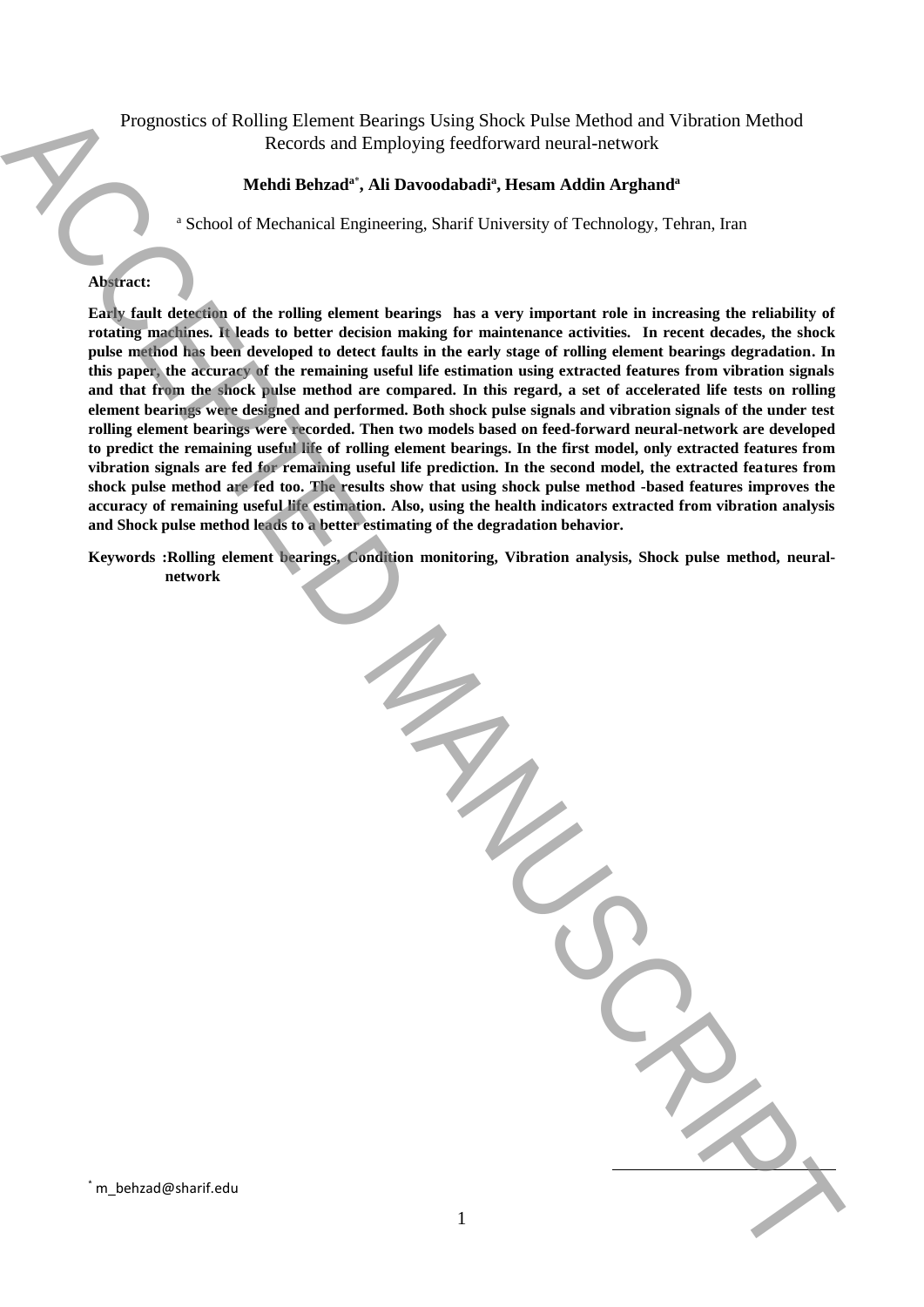# **1. Introduction**

Accurate failure time estimation of mechanical components plays a significant role in enhancing the reliability and maintenance schedule of the machines. Rolling element bearings (REBs) failures are the most probable failure mode of the industrial rotating machinery [1]. Therefore, many researchers have studied the prognostics methods for the REB. The majority of the researches are used vibration data for prognostics. One of the main categories of the prognostic approaches is known as data-driven methods. These methods have been developed extensively in the last two decades [2, 3]. Generally, data-driven methods are categorized into statistical methods and artificial intelligence (AI) methods. All AI methods include two stages. In the first stage, condition monitoring (CM) data of some run-to-failure tests are used for training and developing an AI model. Then, in the second stage, the trained model is employed for predicting the remaining useful life (RUL) of the other similar components by using their CM data history. In recent decades, shock pulse method (SPM) has been developed to detect faults in the early stage of REBs degradation. Some papers have compared the capabilities of vibration analysis and SPM in REBs early fault detection [4-7]. However, reviewing the literature, the feathers extracted from the SPM have not been used for prognostics of REBs. In this study, a set of accelerated life tests have been planned and conducted and vibration data, as well as shock pulse data, have been recorded regularly during the whole life of each REB. Two models based on the feedforward neural network (FFNN) have been developed to predict the RUL of REBs for studying the effect of input features. Comparing the prediction results of the two models show that the accuracy increases as the SPM feature are employed for RUL prediction. **1.** Interded manner of the formula condition of the species of the species of the species of the species of the species of the species of the species of the species of the species of the species of the species of the spe

#### **2. Methdolology**

In this research, the FFNN method is employed for the RUL prediction of the REBs. The proposed algorithm is summarized in a flowchart shown in Figure 1. Also, Figures 2 and 3 shows the structures of two proposed FFNN models. These two models include two layers. The Levenberg–Marquardt (LM) backpropagation algorithm is used for training the model. The output of both models are the estimated normal RUL (estimated RUL per useful life). The inputs of model 1 are the current life (time), the root mean square (RMS) of the last acceleration signal and its derivative (*dRMS*), and the introduced vibration health indicator (*Tv*) which is defined as the elapsed time from the first detection of

the defect by vibration signal analysis. The inputs of model 2 are those of model 1 as well as the extracted feature from SPM (*HDm*) and its derivative (*dHDm*), and the SPM health indicator (*Ts*) which is defined as the elapsed time from the first detection of the defect by SPM.



Figure 1. The proposed algorithm for RUL prediction of REBs



Figure 2. The structure of the first proposed model





# **3. Experimental setup**

To compare SPM and vibration analysis, a set of accelerated life tests on REBs were designed and conducted. The test rig is shown in Figure. 4. It hosts a test REB at one end of the shaft. Two larger REBs also support the shaft. The shaft is coupled to an AC electromotor (as a driver of the system) through a pulley and belt mechanism. Experiments were performed in constant operating conditions including 2000 rpm rotational speed and 9000 N radial load. Both shock pulse and vibration of test REB were recorded during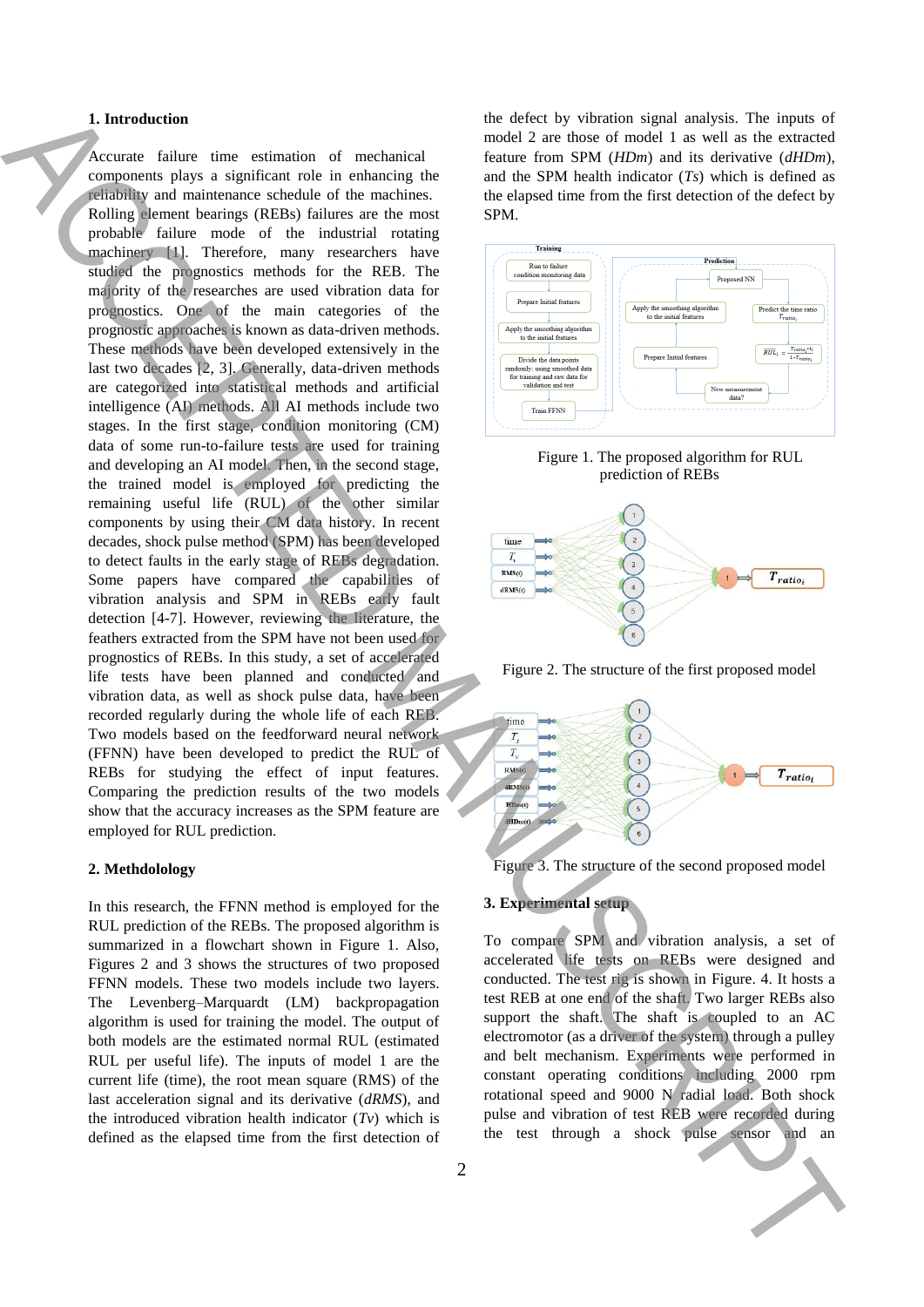accelerometer, respectively. Totally, six run-to-failure tests were conducted and their results will be analyzed in the next section.



Figure. 4. The test-rig for the REB accelerated-life test

### **4. Results and Discussion**

The trend of RMS extracted from the vibration acceleration signals (Vibrms), and the trend of HDm, extracted from the shock pulse signals (SPM<sub>HDm</sub>) for all accelerated-life tests of REBs are plotted in Figure. 5. All possible cases of selecting four tests out of six tests (15 cases) are considered for training the two models. Then, each trained model is employed for predicting the RUL of the two other remaining tests in each case. The parameter Err<sub>30-90</sub> is introduced to investigate and compare the error of two proposed models. This parameter is defined as the maximum error of predicted time ratio T<sub>ratio</sub>, between 0.3 and 0.9 of the whole life of test REB. In the same way,err30-90 is introduced the average value of error between 0.3 and 0.9 of the whole life. Table 1 reports the average of two introduced errors for all 15 cases for each model.



Figure. 5. The comparison between the trend of SPM<sub>HDm</sub> and V<sub>rms</sub> for all six accelerated-life experiments

**Table 1.** The average of two introduced errors for all 15 cases of two proposed models

| Average   | Model 1       |               | Model 2       |               |
|-----------|---------------|---------------|---------------|---------------|
|           | $err_{30-90}$ | $Err_{30-90}$ | $err_{30-90}$ | $Err_{30-90}$ |
| error     | 33.7          | 58.2          | 22.1          | 40.4          |
| (percent) |               |               |               |               |

The reported results are corresponded to the thirty predictions in 15 cases. Because of the space limitation, only two predictions (out of thirty) are presented here. To this aim, the results of training the two models with data of REBs 3, 4, 5, and 6 and applying them fore predicting REB 1 are depicted in Figure**s** 6 and 7.



Figure. 6. Predicting RUL of REB 1 with Model 1 ( with training datasets including REBs 3, 4, 5, and 6)